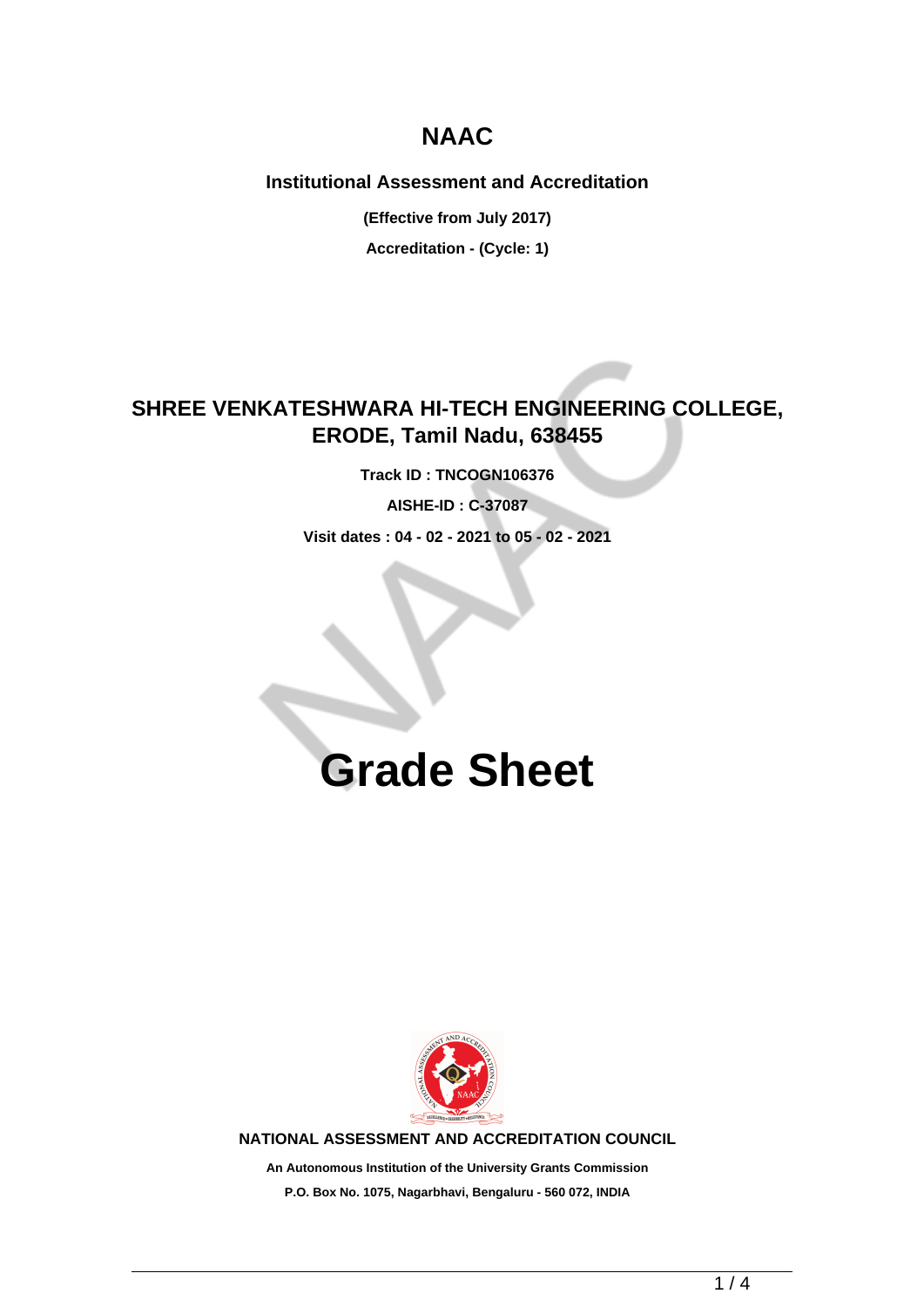**Name of the Institution: SHREE VENKATESHWARA HI-TECH ENGINEERING COLLEGE Type of the Institution: Affiliated college Dates of Visit: 04 - 02 - 2021 to 05 - 02 - 2021**

| <b>No</b>      | <b>Criteria</b>                                   | Weightage<br>$(W_i)$                             | <b>Criterion-wise</b><br>weighted Grade<br><b>Point</b><br>$(CrWGP_i)$ | <b>Criterion-</b><br>wise Grade<br><b>Point</b><br><b>Averages</b><br>(CrWGP <sub>i</sub><br>$IW_i$ |
|----------------|---------------------------------------------------|--------------------------------------------------|------------------------------------------------------------------------|-----------------------------------------------------------------------------------------------------|
| $\mathbf{1}$   | <b>Curricular Aspects</b>                         | 95                                               | 370                                                                    | 3.89                                                                                                |
| $\overline{2}$ | Teaching-learning and<br>Evaluation               | 330                                              | 943                                                                    | 2.86                                                                                                |
| 3              | Research, Innovations<br>and Extension            | 109                                              | 262                                                                    | 2.4                                                                                                 |
| $\overline{4}$ | Infrastructure and<br>Learning Resources          | 98                                               | 365                                                                    | 3.72                                                                                                |
| 5              | <b>Student Support and</b><br>Progression         | 126                                              | 318                                                                    | 2.52                                                                                                |
| 6              | Governance, Leadership<br>and Management          | 92                                               | 305                                                                    | 3.32                                                                                                |
| $\overline{7}$ | Institutional Values and<br><b>Best Practices</b> | 100                                              | 354                                                                    | 3.54                                                                                                |
| <b>Total</b>   |                                                   | $\overline{7}$<br>950<br>$\Sigma$ (W)<br>$i = 1$ | $\overline{7}$<br>$\sum$ (CrWGP) =<br>2917<br>i = 1                    | 3.07                                                                                                |

 $\overline{7}$  $\overline{7}$ **Institutional = = 2917 /950 = 3.07 CGPA**  $i = 1$  $i = 1$ 

**Grade: A**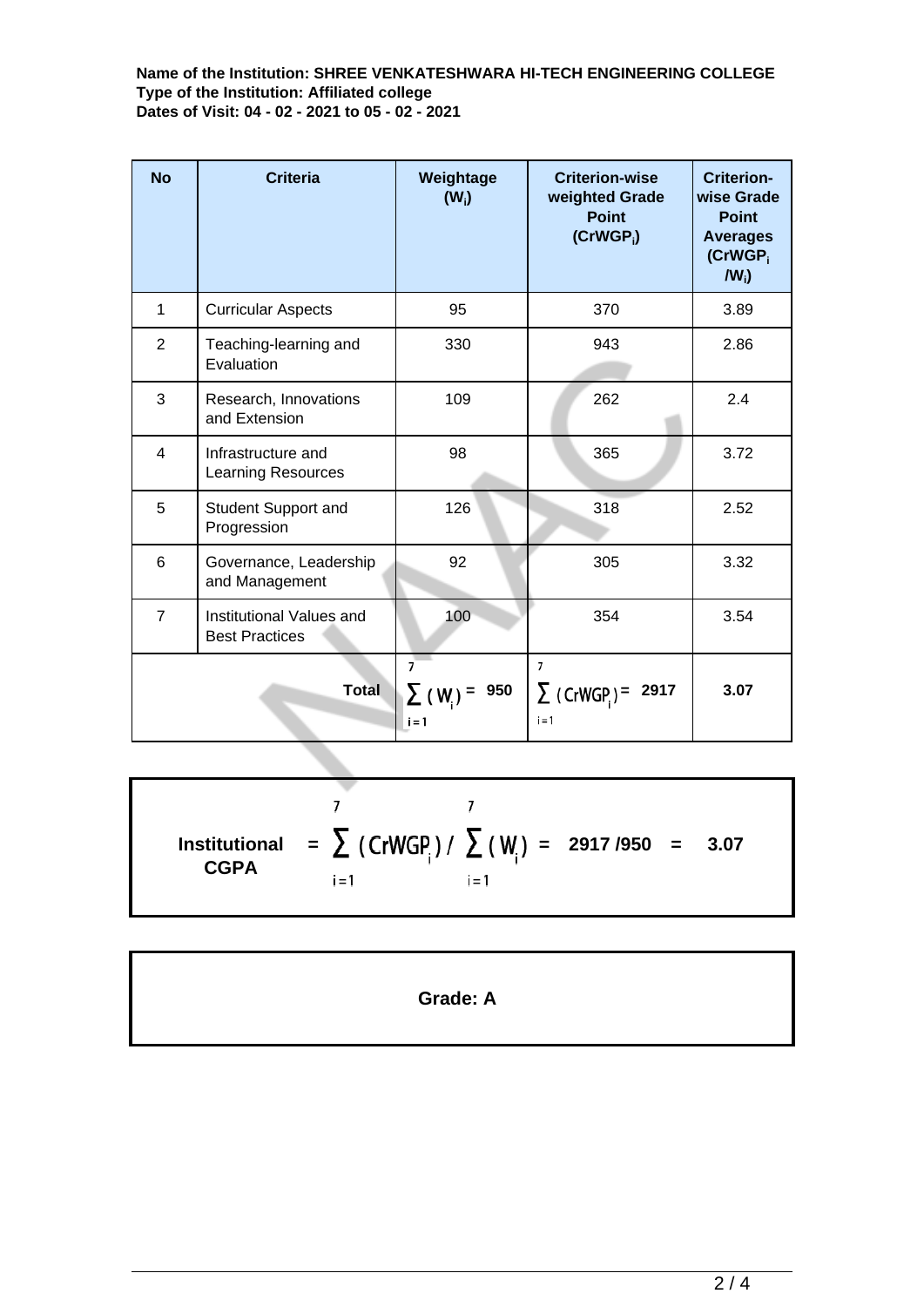#### **Name of the Institution: SHREE VENKATESHWARA HI-TECH ENGINEERING COLLEGE Type of the Institution: Affiliated college Dates of Visit: 04 - 02 - 2021 to 05 - 02 - 2021**

| <b>No</b>                                                                                                   | <b>Criteria and Key Indicators</b>                  | <b>Key Indicator</b><br>Weightage<br>$(W_i)$ | <b>Key Indicator Wise</b><br>Weighted<br><b>Grade Points</b><br>(KIWGP) <sub>i</sub> |  |  |  |  |
|-------------------------------------------------------------------------------------------------------------|-----------------------------------------------------|----------------------------------------------|--------------------------------------------------------------------------------------|--|--|--|--|
| <b>Criterion 1: Curricular Aspects</b>                                                                      |                                                     |                                              |                                                                                      |  |  |  |  |
| 1.1                                                                                                         | Curricular Planning and<br>Implementation           | 15                                           | 50                                                                                   |  |  |  |  |
| 1.2                                                                                                         | <b>Academic Flexibility</b>                         | 30                                           | 120                                                                                  |  |  |  |  |
| 1.3                                                                                                         | <b>Curriculum Enrichment</b>                        | 30                                           | 120                                                                                  |  |  |  |  |
| 1.4                                                                                                         | Feedback System                                     | 20                                           | 80                                                                                   |  |  |  |  |
|                                                                                                             | <b>Total</b>                                        | $\Sigma$ W <sub>1</sub> =95                  | $\Sigma$ (KIWGP) <sub>1</sub> =370                                                   |  |  |  |  |
| Calculated CrGPA <sub>1</sub> = $\sum$ (KIWGP) <sub>1</sub> / $\sum$ W <sub>1</sub> =<br>$370/95 =$<br>3.89 |                                                     |                                              |                                                                                      |  |  |  |  |
| <b>Criterion 2: Teaching-learning and Evaluation</b>                                                        |                                                     |                                              |                                                                                      |  |  |  |  |
| 2.1                                                                                                         | <b>Student Enrollment and Profile</b>               | 30                                           | 60                                                                                   |  |  |  |  |
| 2.2                                                                                                         | Catering to Student Diversity                       | 50                                           | 130                                                                                  |  |  |  |  |
| 2.3                                                                                                         | <b>Teaching-Learning Process</b>                    | 50                                           | 190                                                                                  |  |  |  |  |
| 2.4                                                                                                         | <b>Teacher Profile and Quality</b>                  | 60                                           | 70                                                                                   |  |  |  |  |
| 2.5                                                                                                         | <b>Evaluation Process and Reforms</b>               | 50                                           | 185                                                                                  |  |  |  |  |
| 2.6                                                                                                         | <b>Student Performance and Learning</b><br>Outcomes | 40                                           | 110                                                                                  |  |  |  |  |
| 2.7                                                                                                         | <b>Student Satisfaction Survey</b>                  | 50                                           | 198                                                                                  |  |  |  |  |
|                                                                                                             | <b>Total</b>                                        | $\Sigma$ W <sub>2</sub> =330                 | $\sum$ (KIWGP) <sub>2</sub> =943                                                     |  |  |  |  |
| Calculated CrGPA <sub>2</sub> = $\sum$ (KIWGP) <sub>2</sub> / $\sum$ W <sub>2</sub> = 943 /330 = 2.86       |                                                     |                                              |                                                                                      |  |  |  |  |
| <b>Criterion 3: Research, Innovations and Extension</b>                                                     |                                                     |                                              |                                                                                      |  |  |  |  |
| 3.2                                                                                                         | Innovation Ecosystem                                | 10                                           | 35                                                                                   |  |  |  |  |
| 3.3                                                                                                         | <b>Research Publications and Awards</b>             | 19                                           | 12 <sup>2</sup>                                                                      |  |  |  |  |
| 3.4                                                                                                         | <b>Extension Activities</b>                         | 60                                           | 135                                                                                  |  |  |  |  |
| 3.5                                                                                                         | Collaboration                                       | 20                                           | 80                                                                                   |  |  |  |  |
|                                                                                                             | <b>Total</b>                                        | $\Sigma$ W <sub>3</sub> =109                 | $\sum$ (KIWGP) <sub>3</sub> = 262                                                    |  |  |  |  |
| $\sum$ (KIWGP) <sub>3</sub> / $\sum$ W <sub>3</sub> =<br>Calculated CrGPA $_3$ =<br>$262/109 = 2.4$         |                                                     |                                              |                                                                                      |  |  |  |  |
| <b>Criterion 4: Infrastructure and Learning Resources</b>                                                   |                                                     |                                              |                                                                                      |  |  |  |  |
| 4.1                                                                                                         | <b>Physical Facilities</b>                          | 30                                           | 115                                                                                  |  |  |  |  |
| 4.2                                                                                                         | Library as a Learning Resource                      | 19                                           | 54                                                                                   |  |  |  |  |
| 4.3                                                                                                         | IT Infrastructure                                   | 29                                           | 116                                                                                  |  |  |  |  |
| 4.4                                                                                                         | Maintenance of Campus<br>Infrastructure             | 20                                           | 80                                                                                   |  |  |  |  |
| <b>Total</b>                                                                                                |                                                     | $\Sigma$ W <sub>4</sub> =98                  | $\sum$ (KIWGP) <sub>4</sub> = 365                                                    |  |  |  |  |